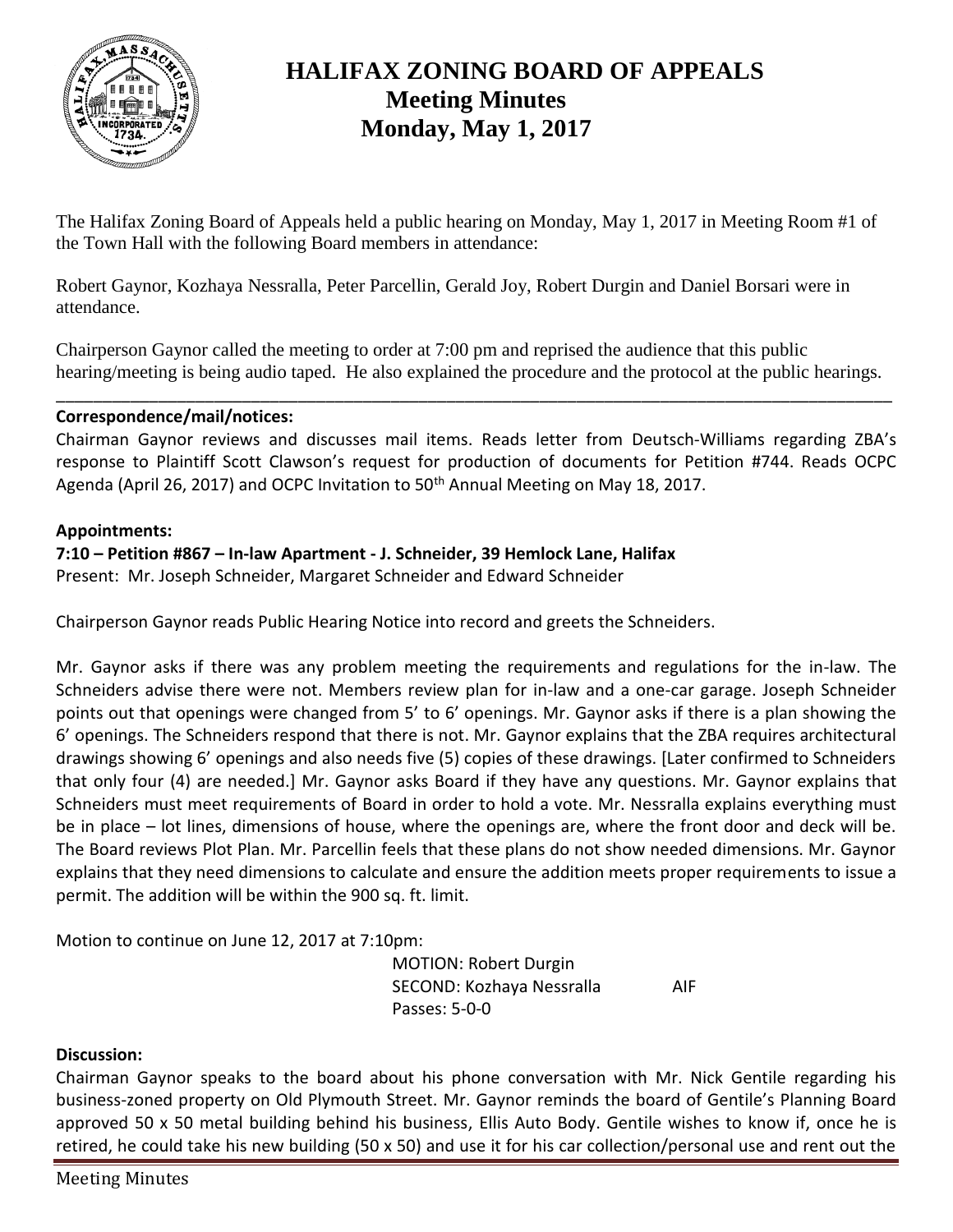repair garage he is currently working out of. Gentile informed Gaynor that he spoke with the Building Inspector/Enforcement Agent, Mr. Rob Piccirilli, who asked Gentile to run it by the Planning Board and Zoning Board to cover himself. Gentile has no intention on using it for living quarters. Mr. Gaynor advised Gentile to come in for this meeting to talk about it with the Zoning Board.

#### **Bills:**

Motion to accept Express Newspaper bill for \$80.00:

|                                                                  | <b>MOTION: Peter Parcellin</b><br>SECOND: Gerald Joy<br>Passes 5-0-0         | AIF |
|------------------------------------------------------------------|------------------------------------------------------------------------------|-----|
| <b>Meeting Minutes:</b>                                          |                                                                              |     |
| Motion to accept Meeting Minutes for Monday, June 13, 2016:      | <b>MOTION: Gerald Joy</b><br><b>SECOND: Peter Parcellin</b><br>Passes 5-0-0  | AIF |
| Motion to accept Meeting Minutes for Monday, September 12, 2016: | <b>MOTION: Peter Parcellin</b><br>SECOND: Gerald Joy<br>Passes 5-0-0         | AIF |
| Motion to accept Meeting Minutes for Monday, February 13, 2017:  | <b>MOTION: Peter Parcellin</b><br>SECOND: Gerald Joy<br>Passes: 5-0-0        | AIF |
| Motion to accept Meeting Minutes for Monday, March 13, 2017:     | <b>MOTION: Gerald Joy</b><br><b>SECOND: Peter Parcellin</b><br>Passes: 5-0-0 | AIF |
| Motion to accept Meeting Minutes for Monday, April 10, 2017:     | <b>MOTION: Peter Parcellin</b><br>SECOND: Gerald Joy<br>Passes: 5-0-0        | AIF |

## **Discussion:**

Petition #858 – Joseph Podgurski, 37 Carver Street, Halifax, MA – Non-compliance of Special Permit Present: Linda Parent, 54 Carver Street, Halifax, MA

Chairman Gaynor reads into record Zoning Enforcement Officer Mr. Piccirilli's response (5/1/17) to ZBA's request to do an inspection of property. Mr. Gaynor also discusses a note from David Carlson regarding Mr. Carlson's concerns with property being used as commercial rather than residential. Mr. Carlson also expressed his concerns of the property being in the historical zone, per a letter he received from the Historical Society (which, when asked, was unable to produce). ZBA secretary confirmed that 37 Carver St is not in historical district according to Zoning map, however the property line abuts the historical district.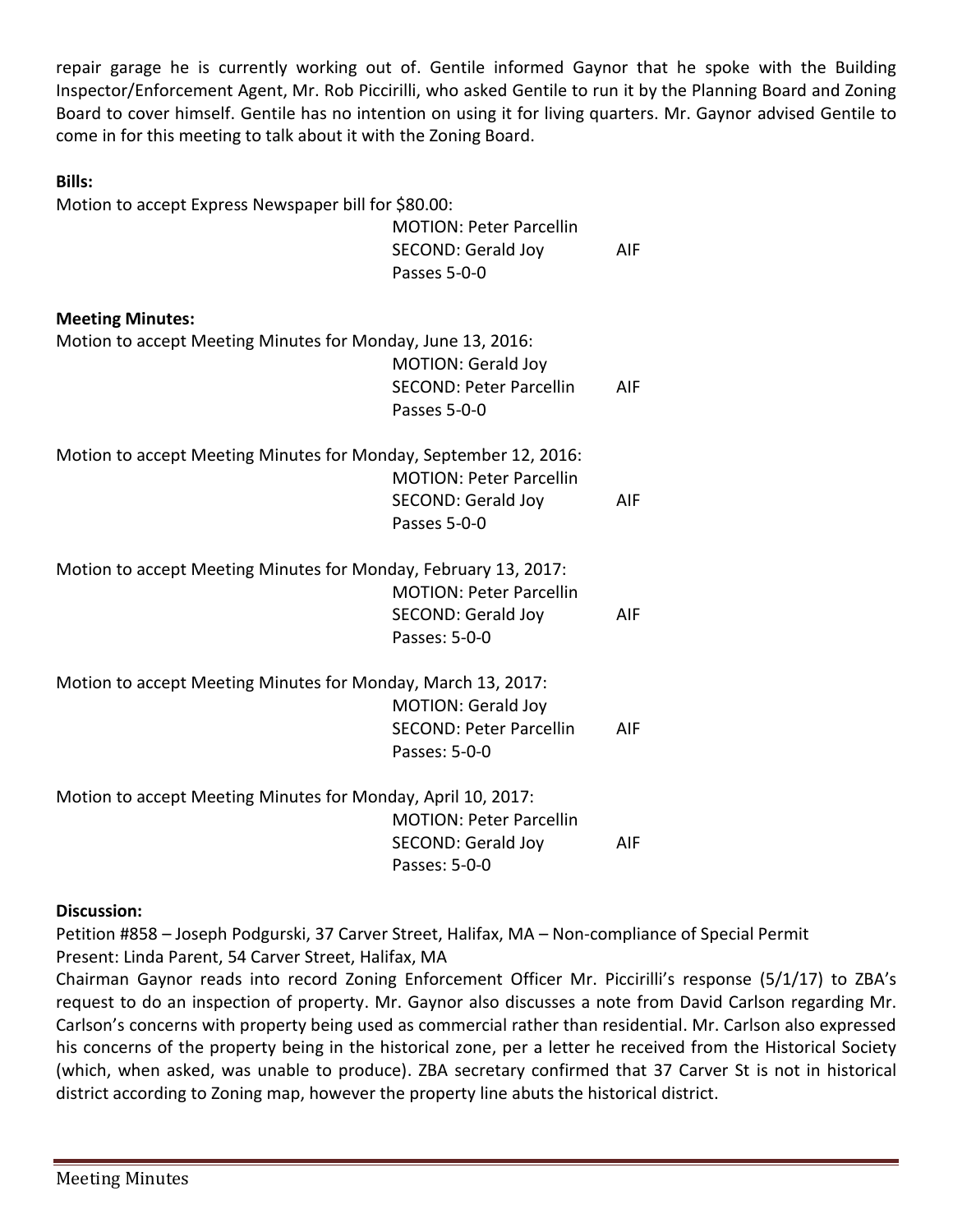Mr. Kozhaya Nessralla suggests sending a letter to petitioner/owner of property, Joseph Podgurski, requesting him to contact Zoning Board to appear at next meeting to address their non-compliance of permit to the board. Mr. Gaynor agrees. Mr. Parcellin suggests including copies of Mr. Piccirilli's letter and Special Permit along with ZBA's letter. Board agrees. Board would also like neighbor Mr. Soroko to be notified of the steps the Board is taking regarding Mr. Podgurski's non-compliance.

Motion to send letter to resident of 37 Carver Street regarding Petition #858 including copy of Special Permit and letter from Zoning Enforcement Officer:

> MOTION: Peter Parcellin SECOND: Robert Durgin AIF Passes: 5-0-0

Linda Parent comments that property 37 Carver Street is very noisy, there is a lot of machinery, a boat for sale, backhoe, diesel autos cannot be heard but she sees lights on at night, carport, etc. Mr. Gaynor would like to request that Mr. Piccirilli be present at the meeting on June 12<sup>th</sup>. Board agrees.

# **Informal Discussion:**

# Present: Nick Gentile, Ellis Auto – Old Plymouth Street, Halifax

Mr. Gentile informs the board that he was approved by the Planning Board to build a 50 x 50 building on his property for storage. Mr. Gentile is planning to retire in a year or two and asked the Building Inspector about using this building for personal storage (his own cars). Building Inspector directed him to the Zoning Board. Mr. Gaynor informs the board that it is zoned Business and asks Mr. Gentile to confirm that there would be no "mixed use" issue – no residents involved. Mr. Gentile confirms there would not. Mr. Gaynor reminds the board that Ellis Auto business is currently being conducted on the premises. Mr. Gaynor asks the Board their thoughts.

Mr. Nessralla feels that as long as it isn't turned into a business, should be fine. Mr. Gaynor comments that even if he did run it as a business, it is zoned business. Mr. Nessralla expresses his concern with who ends up with the property someday if Mr. Gentile decided to run it as a business at any point. Mr. Nessralla wants to make sure it will only be used as storage. Mr. Gentile responds that the idea is that he would keep the property for his children and confirms it would only be used as storage. Mr. Gentile confirms he would only do work in the building on his own cars (brake job, oil change, etc). He will not be leasing or renting the new space out, only the front. Mr. Gaynor explains to Mr. Gentile that any substantial change would have to come back to the board as far as maintaining the established character of the neighborhood, not detrimental to the neighborhood; would have to show the board he met all requirements.

Mr. Parcellin is concerned with size of building if it were used as residential. Mr. Gentile thinks the property is about an acre, acre and a half where the building would be located. Confirms this is just a building and would not be used as a residence - no bathroom, maybe water, will have electricity/heat. Mr. Gentile told Building Inspector that there would be heat as he needs heat for his cars. Planning Board secretary informed Mr. Gentile that the site plan from the Planning Board would need review as the Planning Board only approved the building for storage, not for any type of work. If it is changed at all and used for any kind of personal use, even if just to change bumper or brake job, Planning Board would need to decide if this is a substantial change or not and may need to resubmit. As far as Zoning, Mr. Gaynor asks the Board if there are any more concerns. Mr. Nessralla asks Mr. Gentile about his dogs. Mr. Gentile confirms he has ten dogs, has a Kennel License to have ten dogs. There have been no concerns or issues with dogs.

Mr. Gentile is told that when he is ready to get going to contact the Planning Board to be added to the agenda.